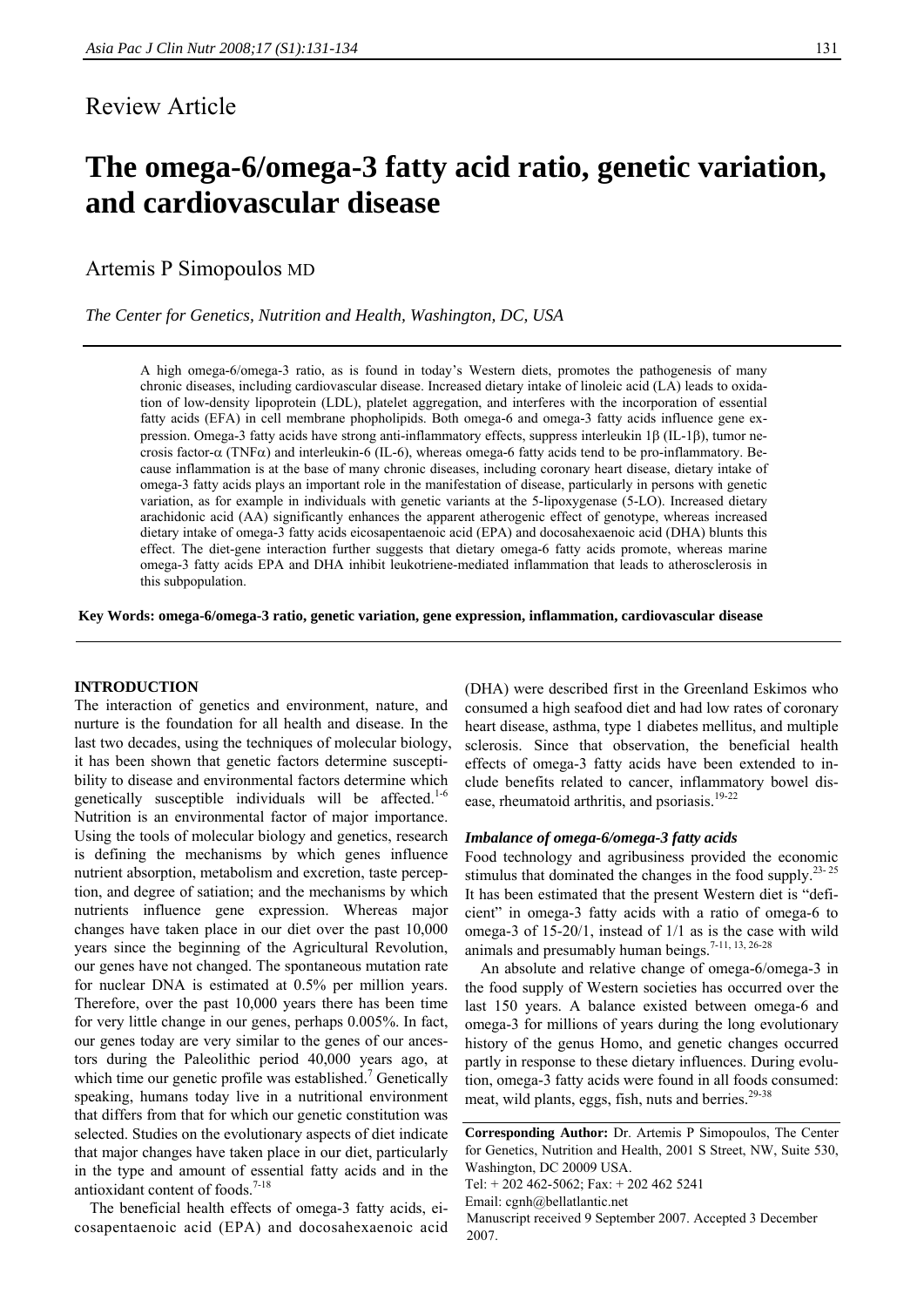Because of the increased amounts of omega-6 fatty acids in the Western diet, the eicosanoid metabolic products from AA, specifically prostaglandins, thromboxanes, leukotrienes, hydroxy fatty acids, and lipoxins, are formed in larger quantities than those formed from omega-3 fatty acids, specifically EPA.<sup>8</sup> The eicosanoids from AA are biologically active in very small quantities and, if they are formed in large amounts, they contribute to the formation of thrombus and atheromas; to allergic and inflammatory disorders, particularly in susceptible people; and to proliferation of cells.

Thus, a diet rich in omega-6 fatty acids shifts the physiological state to one that is prothrombotic and proaggregatory, with increases in blood viscosity, vasospasm, and vasocontriction and decreases in bleeding time. Bleeding time is decreased in groups of patients with hypercholesterolemia, hyperlipoproteinemia, myocardial infarction, other forms of atherosclerotic disease, and diabetes (obesity and hypertriglyceridemia). Bleeding time is longer in women than in men and longer in young than in old people. There are ethnic differences in bleeding time that appear to be related to diet.

## *The balance of omega-6/omega-3 fatty acids is important for health: the evidence from gene transfer studies*

Further support for the need to balance the omega-6/omega-3 EFA comes from the studies of Kang *et al*.,39- <sup>44</sup> which clearly show the ability of both normal rat cardiomyocytes and human breast cancer cells in culture to form all the omega-3's from omega-6 fatty acids when fed the cDNA encoding omega-3 fatty acid desaturase obtained from the roundworm *Caenorhabditis elegans* (*C. elegans*). The omega-3 desaturase efficiently and quickly converted the omega-6 fatty acids that were fed to the cardiomyocytes in culture to the corresponding omega-3 fatty acids. Thus, omega-6 LA was converted to omega-3 ALA and AA was converted to EPA, so that at equilibrium, the ratio of omega-6 to omega-3 PUFA was close to 1/1. Further studies demonstrated that the cancer cells expressing the omega-3 desaturase underwent apoptotic death whereas the control cancer cells with a high omega- $6$ /omega-3 ratio continued to proliferate. $41$  More recently, Kang, *et al*. showed that transgenic mice and pigs expressing the *C. elegans fat-1* gene encoding an omega-3 fatty acid desaturase are capable of producing omega-3 from omega-6 fatty acids, leading to enrichment of omega-3 fatty acids with reduced levels of omega-6 fatty acids in almost all organs and tissues, including muscles and milk, with no need of dietary omega-3 fatty acid supply.42-44 This discovery provides a unique tool and new opportunities for omega-3 research, and raises the potential of production of *fat-1* transgenic livestock as a new and ideal source of omega-3 fatty acids to meet the human nutritional needs.

## *Omega-3 fatty acids and gene expression*

Previous studies have shown that fatty acids released from membrane phospholipids by cellular phospholipases, or made available to the cell from the diet or other aspects of the extracellular environment, are important cell signaling molecules. They can act as second messengers or substitute for the classical second messengers of the inosi-

tide phospholipid and the cyclic AMP signal transduction pathways. They can also act as modulator molecules mediating responses of the cell to extracellular signals. Recently it has been shown that fatty acids rapidly and directly alter the transcription of specific genes.<sup>45</sup> In the case of genes involved in inflammation, such as IL-1β, EPA and DHA suppress IL-1β mRNA whereas AA does not, and the same effect appears in studies on growthrelated early response gene expression and growth factor.45 In the case of vascular cell adhesion molecule (VCAM), AA has a modest suppressing effect relative to DHA. The latter situation may explain the protective effect of fish oil toward colonic carcinogenesis, since EPA and DHA did not stimulate protein kinase C. PUFA regulation of gene expression extends beyond the liver and includes genes such as adipocyte glucose transporter-4, lymphocyte stearoyl-CoA desaturase 2 in the brain, peripheral monocytes (IL-1β, and VCAM-1) and platelets [platelet derived growth factor (PDGF)]. Whereas some of the transcriptional effects of PUFA appear to be mediated by eicosanoids, the PUFA suppression of lipogenic and glycolytic genes is independent of eicosanoid synthesis, and appears to involve a nuclear mechanism directly modified by PUFA.

# *Linoleic acid and arachidonic acid increase atherogenesis: evidence from diet-gene interactions: genetic variation and omega-6 and omega-3 fatty acid intake in the risk for cardiovascular disease*

Leukotrienes are inflammatory mediators generated from AA by the enzyme 5-lipoxygenase. Since atherosclerosis involves arterial inflammation, Dwyer *et al*. hypothesized that a polymorphism in the 5-lipoxygenase gene promoter could relate to atherosclerosis in humans, and that this effect could interact with the dietary intake of competing 5-lipoxygenase substrates. $46$  The study consisted of 470 healthy middle-aged women and men from the Los Angeles Atherosclerosis study, randomly sampled. The investigators determined 5-lipoxygenase (5-LO) genotypes, carotid-artery intima thickness, markers of inflammation, CRP, IL-6, dietary AA, EPA, DHA, LA, and ALA with the use of six 24-hour recalls of food intake. The results showed that 5-LO variant genotypes were found in 6.0 percent of the cohort. Mean intima-media thickness adjusted for age, sex, height and racial or ethnic group was increased by  $80 \pm 19$  µm from among the carriers of two variant alleles as compared with the carrier of the common (wild-type) allele. In multivariate analysis, the increase in intima-media thickness among carriers of two variant alleles (62  $\mu$ m,  $p < 0.001$ ) was similar in this cohort to that associated with diabetes (64  $\mu$ m, *p* < 0.01) the strongest common cardiovascular risk factor. Increased dietary AA significantly enhanced the apparent atherogenic effect of genotype, whereas increased dietary intake of omega-3 fatty acids EPA and DHA blunted this effect. Furthermore, the plasma level of CRP of two variant alleles was increased by a factor of 2, as compared with that among carriers of the common allele. Thus, genetic variation of 5-LO identifies a subpopulation with increased risk for atherosclerosis. The diet-gene interaction further suggests that dietary omega-6 fatty acids promote, whereas marine omega-3 fatty acids EPA and DHA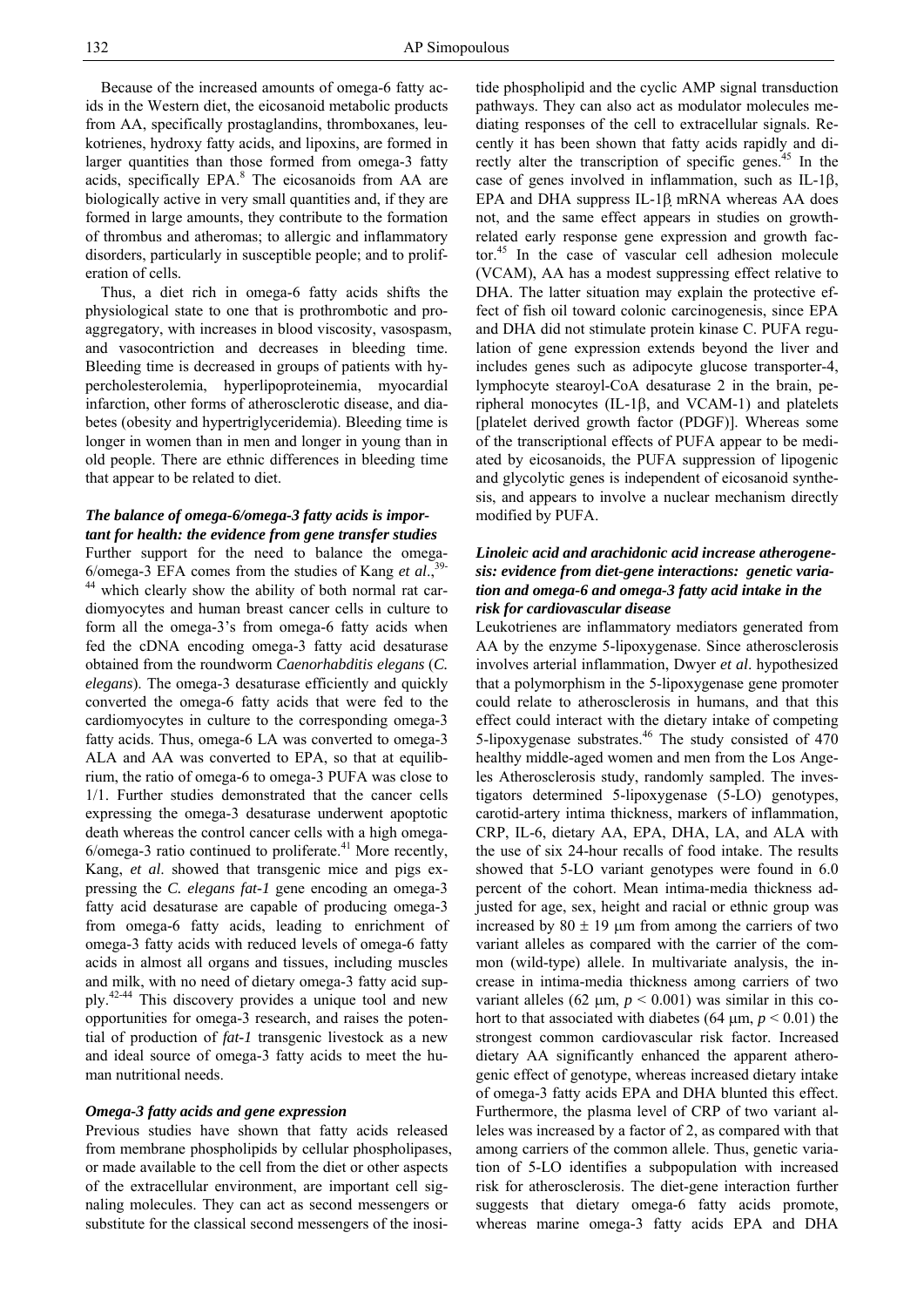inhibit leukotriene-mediated inflammation that leads to atherosclerosis in this subpopulation.

The prevalence of variant genotypes did differ across racial and ethnic groups with higher prevalence among Asians or Pacific Islanders (19.4%), blacks (24.0 percent) and other racial or ethnic groups (18.2 percent) than among Hispanic subjects (3.6 percent) and non-Hispanic whites (3.1 percent). Increased intima-mediated thickness was significantly associated with intake of both AA and LA among carriers of the two variant alleles, but not among carriers of the common alleles. In contrast, the intake of marine omega-3 fatty acids was significantly and inversely associated with intima-media thickness only among carriers of the two variant alleles. Diet-gene interactions were specific to these fatty acids and were not observed for dietary intake of monounsaturated, saturated fat, or other measured fatty acids. The study constitutes evidence that genetic variation in an inflammatory path $way - in this case the leukotriene pathway, can trigger$ atherogenesis in humans. These findings could lead to new dietary and targeted molecular approaches for the prevention and treatment of cardiovascular disease according to genotype, particularly in the populations of non-European descent.<sup>6</sup>

#### C**ONCLUSIONS AND RECOMMENDATIONS**

- Western diets are characterized by high omega-6 and low omega-3 fatty acid intake. Genetically speaking, humans today live in a nutritional environment that differs from that for which our genetic constitution was selected.
- The balance of omega-6/omega-3 fatty acids is an important determinant in decreasing the risk for coronary heart disease, both in the primary and secondary prevention of coronary heart disease.
- Increased dietary intake of LA leads to oxidation of LDL, platelet aggregation, and interferes with the incorporation of EPA in cell membrane phospholipids.
- Both omega-6 and omega-3 fatty acids influence gene expression. EPA and DHA have the most potent antiinflammatory effects. Inflammation is at the base of many chronic diseases, including coronary heart disease, diabetes, arthritis, cancer, osteoporosis, mental health, dry eye disease and age-related macular degeneration. Dietary intake of omega-3 fatty acids may prevent the development of disease, particularly in persons with genetic variation, as for example in individuals with genetic variants at the 5-LO and the development of coronary heart disease.
- Chronic diseases are multigenic and multifactorial. It is quite possible that the therapeutic dose of omega-3 fatty acids will depend on the degree or severity of disease resulting from the genetic predisposition.
- In carrying out clinical intervention trials, it is essential to increase the omega-3 and decrease the omega-6 fatty acid intake in order to have a balanced omega-6 and omega-3 intake in the background diet. Both the dietary intake and plasma levels should be determined before and after the intervention study.

#### **AUTHOR DISCLOSURES**

Artemis P Simopoulos, no conflicts of interest.

#### **REFERENCES**

- Simopoulos AP, Childs B (Eds). Genetic Variation and Nutrition. World Rev Nutr Diet. Basel: Karger;63, 1990.
- 2. Simopoulos AP, Robinson J. The Omega Diet. The Lifesaving Nutritional Program Based on the Diet of the Island of Crete. New York: HarperCollins, 1999.
- 3. Simopoulos AP, Nestel PJ (Eds). Genetic Variation and Dietary Response. World Rev Nutr Diet. Basel: Karger, vol. 80, 1997.
- 4. Simopoulos AP, Pavlou KN (Eds). Nutrition and Fitness 1: Diet, Genes, Physical Activity and Health. World Rev Nutr Diet. Basel:Karger, vol. 89, 2001.
- 5. Simopoulos AP. Genetic variation and dietary response: Nutrigenetics/nutrigenomics. Asia Pac J Clin Nutr. 2002;11 (S6):S117-S128.
- 6. Simopoulos AP, Ordovas JM (Eds). Nutrigenetics and Nutrigenomics. World Rev Nutr Diet. Basel: Karger, volume 93, 2004.
- 7. Eaton SB, Konner M. Paleolithic nutrition. A consideration of its nature and current implications. New Engl J Med. 1985;312:283-289.
- 8. Simopoulos AP. Omega-3 fatty acids in health and disease and in growth and development. Am J Clin Nutr. 1991;54:438-463.
- 9. Simopoulos AP. Genetic variation and evolutionary aspects of diet. In: Papas A, editors. Antioxidants in Nutrition and Health. Boca Raton: CRC Press, 1999. p. 65-88.
- 10. Simopoulos AP. Evolutionary aspects of omega-3 fatty acids in the food supply. Prostaglandins Leukot Essent Fatty Acids. 1999;60:421-429.
- 11. Simopoulos AP. New products from the agri-food industry: The return of n–3 fatty acids into the food supply. Lipids. 1999;34(suppl):S297-S301.
- 12. Eaton SB, Konner M, Shostak M. Stone agers in the fast lane: Chronic degenerative diseases in evolutionary perspective. Am J Med. 1988;84:739-749.
- 13. Eaton SB, Eaton SB III, Sinclair AJ, Cordain L, Mann NJ. Dietary intake of long-chain polyunsaturated fatty acids during the Paleolithic. World Rev Nutr Diet. 1998;83:12-23.
- 14. Leaf A, Weber PC. A new era for science in nutrition. Am J Clin Nutr. 1987;45:1048-1053.
- 15. Simopoulos AP. Overview of evolutionary aspects of w3 fatty acids in the diet. World Rev Nutr Diet. 1998;83:1-11.
- 16. Weber PC. Are we what we eat? In: Fish, Fats and Your Health. Proceedings of the International Conference on Fish Lipids and their Influence on Human Health.Fatty acids in nutrition and in cell membranes: cell functions and disorders induced by dietary conditions. Svanoybukt, Norway: Svanoy Foundation (Report no 4), 1989. p. 9-18.
- 17. Simopoulos AP. Evolutionary Aspects of Diet: Fatty Acids, Insulin Resistance and Obesity. In: VanItallie TB, Simopoulos AP (Senior Editors). Obesity: New Directions in Assessment and Management. Philadelphia: Charles Press, 1995. p. 241-261.
- 18. Simopoulos AP. Trans fatty acids. In: Spiller GA, editors. Handbook of Lipids in Human Nutrition. Boca Raton: CRC Press, 1995. p. 91-99.
- 19. Simopoulos AP. Omega-3 fatty acids in inflammation an autoimmune diseases. J Am Coll Nutr. 2002;21:495-505.
- 20. Shannon J, King IB, Moshofskky R, Lampe JW, Li Gao D, Ray RM, Thomas DB. Erythrocyte fatty acids and breast cancer risk: a case-control study in Shanghai, China. Am J Clin Nutr. 2007;85:1090-1097.
- 21. Hughes-Fulford M, Tjandrawinata RR, Li CF, Sayyah S. Arachidonic acid, an omega-6 fatty acid, induces cytoplasmic phospholipase A2 in prostate carcinoma cells. Carcinogenesis. 2005;26:1520-1526.